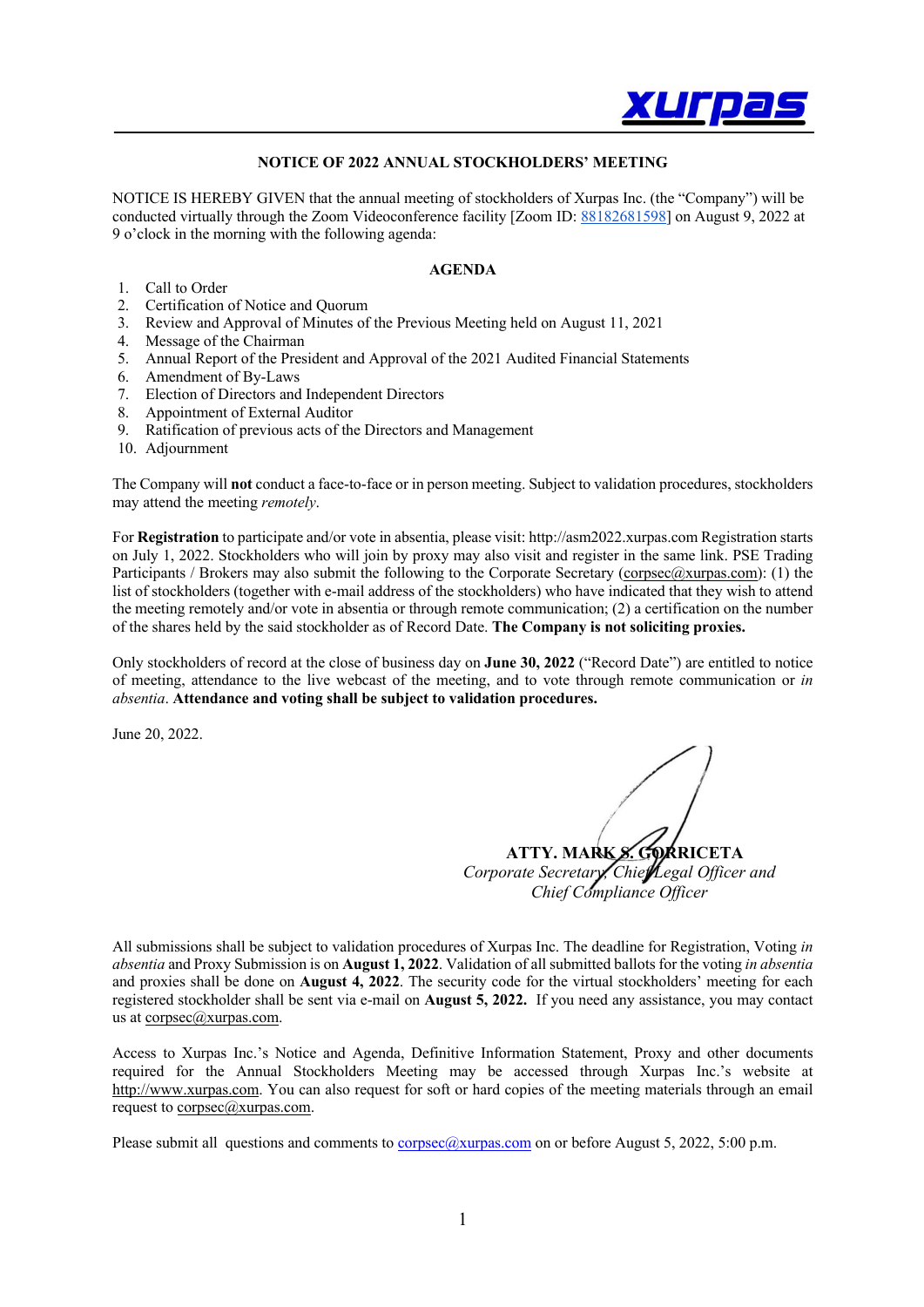

### **EXPLANATION OF AGENDA ITEMS**

#### *Call to Order*

The Chairman of the Meeting will formally open the meeting at approximately 9:00 in the morning. Live webcast of the Meeting will be accessible via Zoom ID: 88182681598. Stockholders who have registered via http:/asm2022.xurpas.com will be given the security code through e-mail on August 5, 2022.

## *Certification on Notice and Quorum*

Xurpas Inc. (the "**Company**") shall distribute the Definitive Information Statement through (a) a disclosure with the Philippine Stock Exchange Electronic Disclosure Generation Technology ("PSE EDGE"); and (b) posting at the Xurpas' website (http://www.xurpas.com).

In accordance with Section 23 and 57 of the Revised Corporation Code, and pursuant to SEC Memorandum Circular No. 6 series of 2020<sup>1</sup> which allow stockholders' meetings to be conducted by way of remote communication or *in absentia* and voting exercised through remote communication or *in absentia,* the Company shall provide a link which will be accessed by the stockholders to participate and vote *in absentia* on the matters presented for resolution at the meeting.

Stockholders who will attend the meeting through remote communication or *in absentia* shall be deemed present for purposes of quorum. The Corporate Secretary shall also certify the existence of a quorum.

The following are the rules of conduct and procedure for the meeting:

- 1. Stockholders may attend the meeting remotely provided that they have submitted the registration requirements via http:/asm2022.xurpas.com **(**"**Registration**"**).** The deadline for Registration is on **August 1, 2022.**
- 2. Stockholders may also submit their proxies through http:/asm2022.xurpas.com. The **deadline for submission of Proxy is on August 1, 2022, 5:00 P.M.** The validation of the proxies shall be conducted on **August 4, 2022.**
- 3. Questions and comments may be sent prior to or during the meeting at  $\frac{\text{corpsec}(a)}{\text{surpase}(a)}$  and shall be limited to the items in the Agenda. Deadline for submission of questions and comments is on **August 5, 2022, 5:00 P.M.**
- 4. Stockholders who have registered to participate in the meeting by remote communication shall be included in determining the quorum, together with the stockholders who voted *in absentia* and submitted their proxy.
- 5. Voting
	- 5.1. Stockholders may cast their votes by submitting their ballots via http:/asm2022.xurpas.com
	- 5.2. Stockholders may issue a Proxy authorizing the Chairman of the meeting to vote on their behalf via http:/asm2022.xurpas.com
- 6. The Corporate Secretary shall tabulate and validate all votes received on August 4, 2022.
- 7. The meeting proceedings shall be recorded in audio format and uploaded in the Company's website within seven (7) business days from the meeting.

#### *Approval of the Minutes of the Previous Meeting*

The minutes of the meeting held on August 11, 2021 are attached in the Information Statement and posted at the company website.

#### *Message of the Chairman*

The Chairman of the Board, Mr. Jonathan Gerard A. Gurango, shall deliver his message to the stockholders of the Company.

 $<sup>1</sup>$  Re: Guidelines on the attendance and participation of directors, trustees, stockholders, members, and other persons of</sup> corporations in regular and annual meetings through teleconferencing, video conferencing and other remote or electronic means of communication dated March 12, 2020.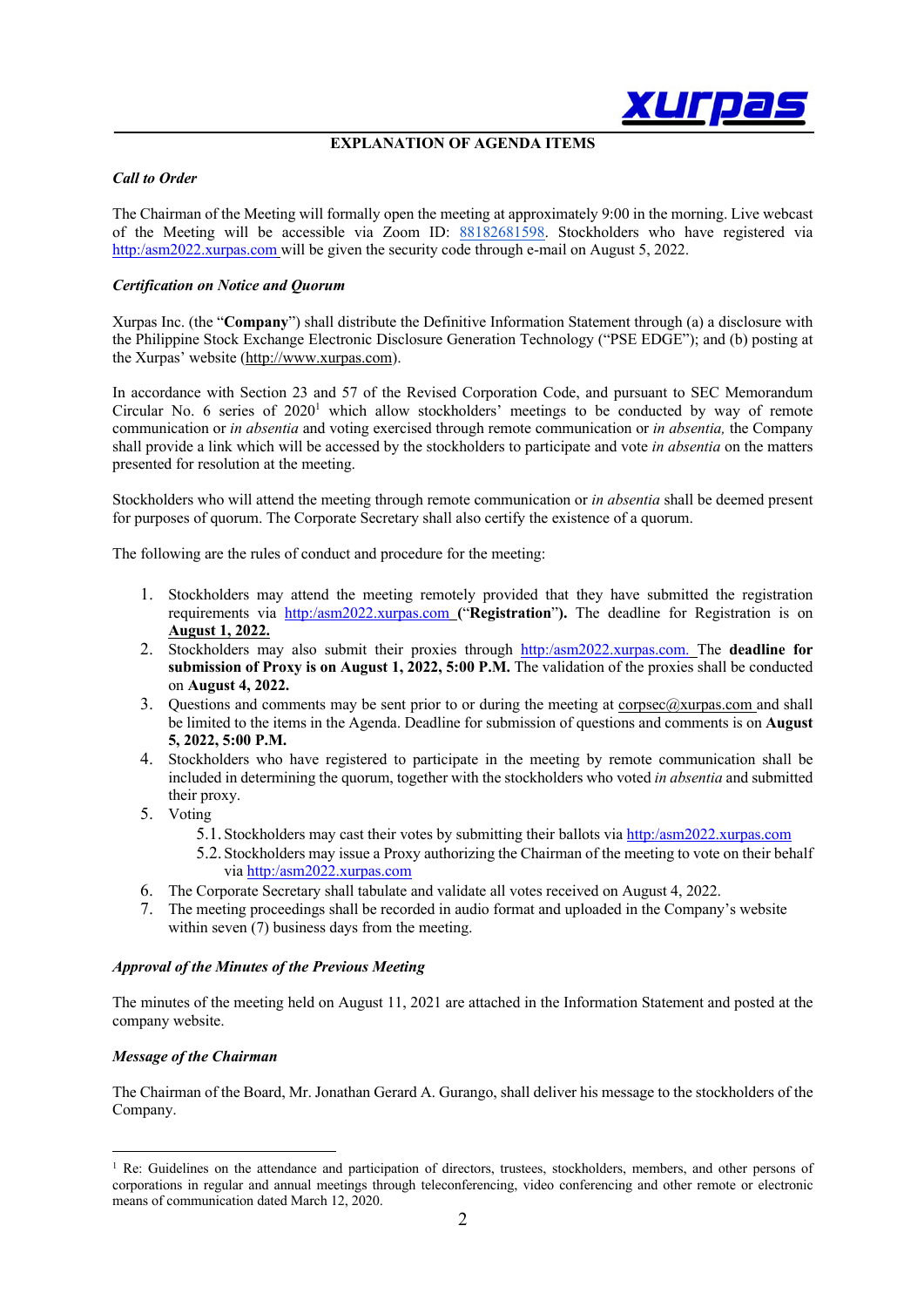

### *Annual Report of the President*

The President, Mr. Alexander D. Corpuz, shall deliver a report to the stockholders on the performance of the Company in 2021 and for the first quarter of 2022. All other information that needs to be reported pursuant to the Revised Corporation Code shall likewise be presented by the President. Mr. Corpuz will also present to the stockholders for approval the 2021 Annual Report and Audited Financial Statements of the Company.

### *Amendment of By-Laws*

On May 7, 2020, the stockholders approved the following amendments to the By-Laws:

- 1. Notice to stockholders be sent through electronic mail and such other alternative modes as may be allowed by the SEC; and
- 2. Participation through remote communication or in absentia; and
- 3. Voting through remote communication or in absentia.

The Board will also secure ratification of the Company's stockholders to proceed with the foregoing amendment of By-Laws. In addition, the Company also proposed to amend the By-Laws to reflect (a) Change of Annual Meeting to every 2<sup>nd</sup> Wednesday of August; and (b) that the Chairman of the Board shall preside in all meetings of the stockholders.

### *Election of Directors and Independent Directors*

The following have been nominated to be part of the Board of the Company:

- (1) Jonathan Gerard A. Gurango
- (2) Alexander D. Corpuz
- (3) Fernando Jude F. Garcia
- (4) Wilfredo O. Racaza
- (5) Atty. Mercedita S. Nolledo
- (6) Imelda C. Tiongson, *Independent*
- (7) Bartolome S. Silayan, Jr., *Independent*

Every stockholder entitled to vote shall have the right to vote *in absentia* or by proxy the number of shares outstanding in his name at the time of the election. The stockholder may vote his shares for as many persons as there are directors to be elected.

#### *Appointment of External Auditor*

Sycip Gorres Velayo & Co. (SGV & Co.) has been nominated as the Company's external auditor for the fiscal year 2022.

### *Ratification of previous acts of the Directors and Management*

All previous acts of the Board and Management from January 1, 2021 to June 20, 2022 are provided in Annex K of the Information Statement. The foregoing matters shall be subject to the ratification of the stockholders.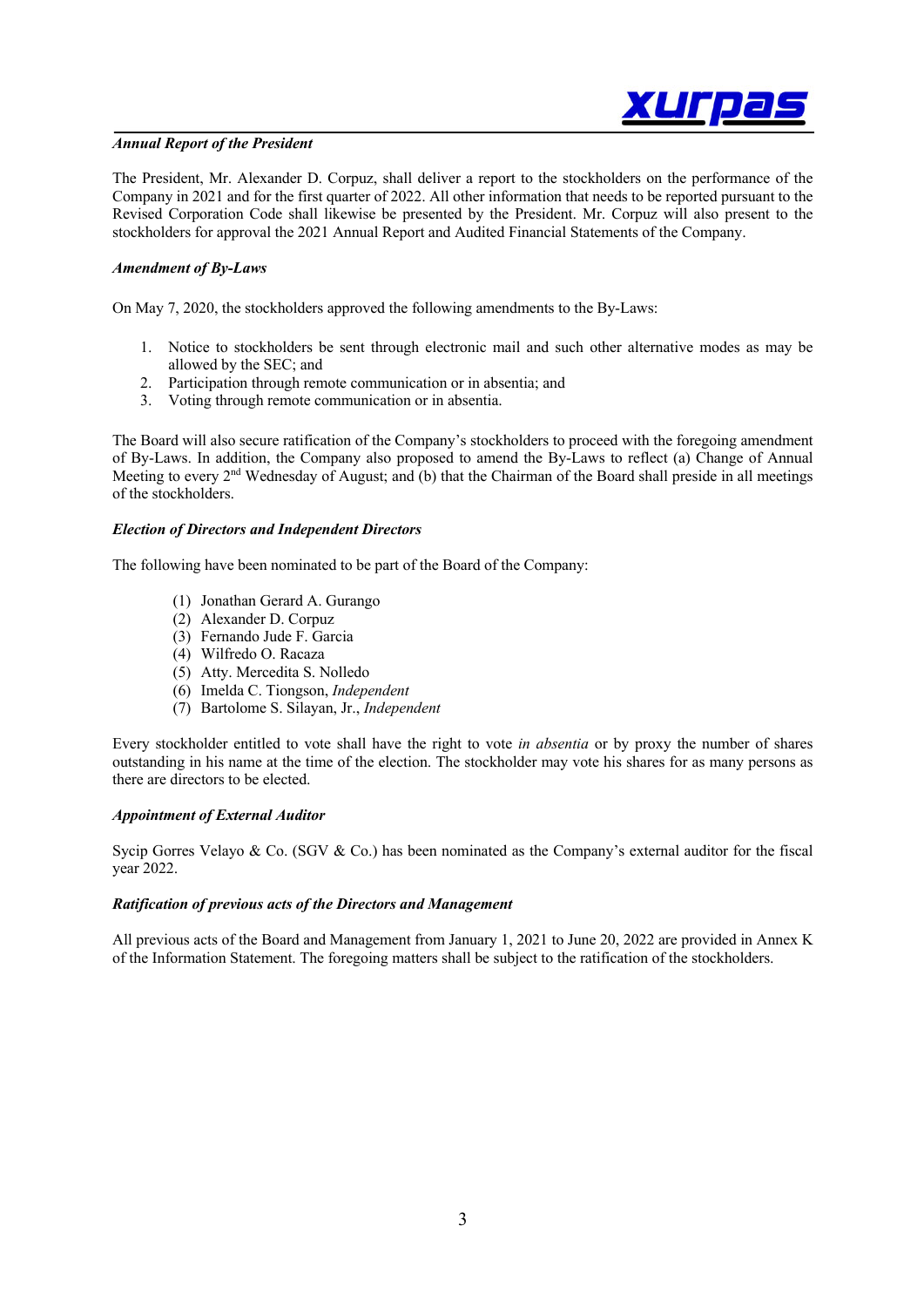

## **XURPAS INC. 2022 Annual Stockholders' Meeting August 9, 2022**

*Instructions for Attendance to the Stockholders' Meeting in absentia, Voting in Absentia and Submission of Proxy*



### **Please prepare the following**:

- 1. Name, Valid E-mail Address, Contact Number
- 2. Valid Government-Issued Identification Card (ID)
- 3. Broker's Certification (if applicable)
- 4. For Corporate Shareholders, Secretary's Certificate attesting to the authority of the Authorized Representative to act on behalf of the Corporation / Submit the Forms

Stockholders of Record as of June 30, 2022 are entitled to attend the virtual Stockholders' Meeting and Vote in Absentia. Register via http:/asm2022.xurpas.com

**Registration and Voting** *in absentia* **starts on July 1, 2022 Deadline for Registration, Voting** *in absentia* **and/or Submission of Proxy is on August 1, 2022.**





Registered Stockholders of Xurpas Inc. as of Record Date will receive their security code for the virtual Stockholders' Meeting via e-mail on August August 5, 2022.

The meeting will be accessible (live) on August 9, 2022 at 9:00 AM via Zoom Videoconference facility (Zoom ID: 88182681598)

**You may contact us at corpsec@xurpas.com if you need any assistance.**

Xurpas Inc. will **not** conduct a face-to-face or in person meeting. The stockholders may attend the meeting *remotely* through a videoconference facility.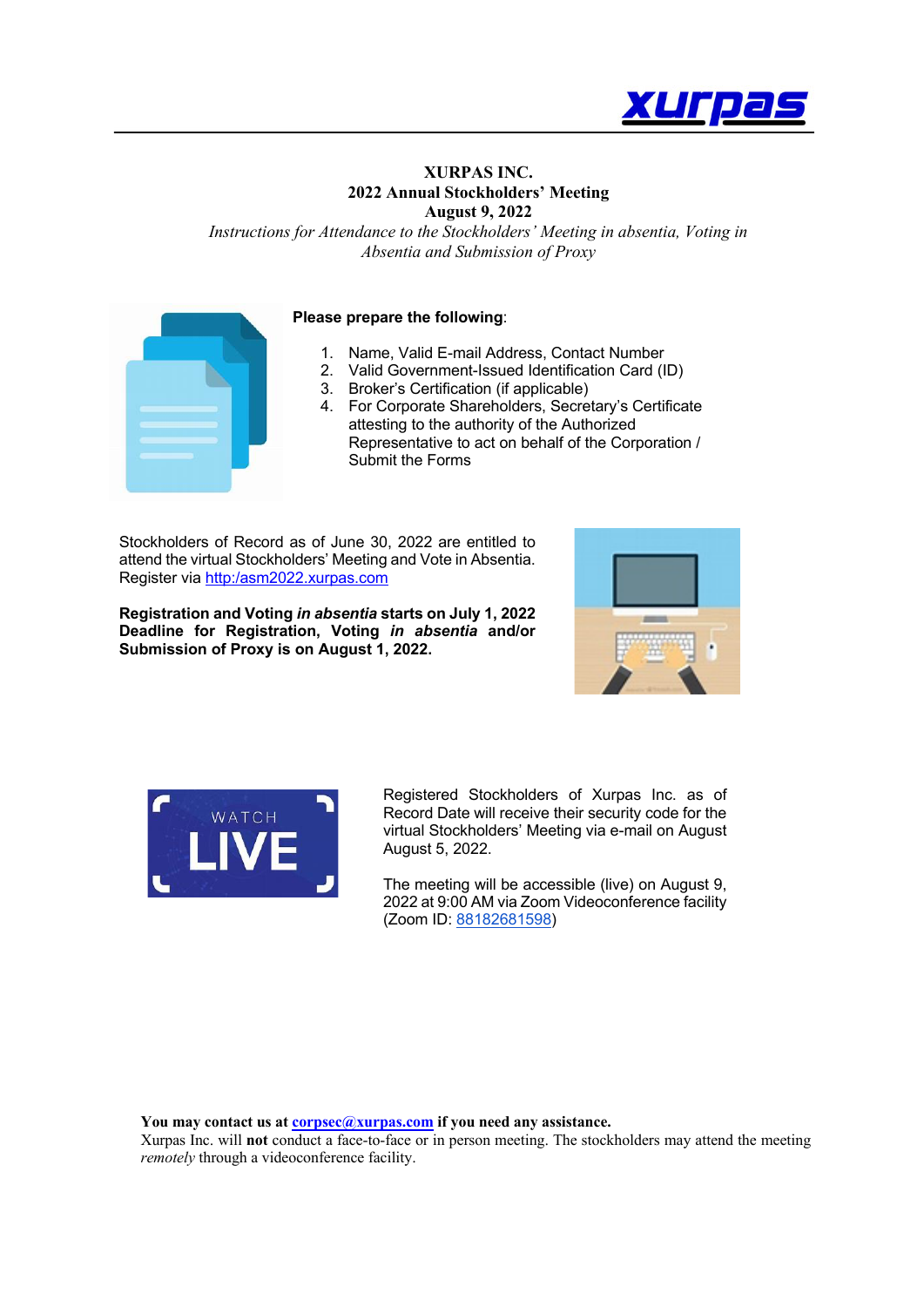

# **XURPAS INC. REGISTRATION FORM, VOTING IN ABSENTIA AND/OR PROXY FORM**

To be accomplished via http:/asm2022.xurpas.com Registration Starts on July 1, 2022

## I. **Registration**

| <b>For Individual Shareholder</b> | Please fill up | <b>For Corporate Shareholders</b> | Please fill up |
|-----------------------------------|----------------|-----------------------------------|----------------|
| Name                              |                | Corporate Name                    |                |
| <b>Contact Number</b>             |                | Authorized<br>Name<br>of          |                |
|                                   |                | Representative                    |                |
| E-mail Address                    |                | <b>Contact Number</b>             |                |
|                                   |                | E-mail Address                    |                |

| For Individual Stockholder: Valid Government-Issued Identification Card        | Please upload |  |
|--------------------------------------------------------------------------------|---------------|--|
| For Corporate Shareholders: Valid Government-Issued Identification Card of the |               |  |
| <b>Authorized Representative</b>                                               |               |  |
| Broker's Certification ( <i>if applicable</i> )                                | Please upload |  |
| Secretary's Certificate (for Corporate Shareholders)                           | Please upload |  |

**(Yes or No)** I hereby certify that I am a stockholder of Xurpas Inc. as of Record Date (**June 30, 2022**) and I signify my intention to attend the virtual stockholders' meeting on **August 9, 2022** at 9:00 AM. The instructions to attend the stockholders' meeting and security code will be sent to you in the e-mail address you have indicated herein on **August 5, 2022.**

## II. **Voting** *in Absentia* **or Issuance of Proxy**

| Please choose one (1)     |                                                                                                                                                                                                                                                                                                                                                                                                                                                                                                                                            |  |  |  |
|---------------------------|--------------------------------------------------------------------------------------------------------------------------------------------------------------------------------------------------------------------------------------------------------------------------------------------------------------------------------------------------------------------------------------------------------------------------------------------------------------------------------------------------------------------------------------------|--|--|--|
| <b>Voting in Absentia</b> | <b>Proxy</b>                                                                                                                                                                                                                                                                                                                                                                                                                                                                                                                               |  |  |  |
| Please accomplish Ballot  | I, being a stockholder of Xurpas<br>Inc. constitutes and appoints the<br>Chairman of the meeting to be my<br>proxy, to represent and vote all<br>shares registered in my name of,<br>and which I beneficially own, at<br>the annual meeting of the<br>stockholders on August 9, 2022 at<br>9:00 a.m. and any adjournment(s)<br>and postponement(s) thereof,<br>hereby ratifying and confirming<br>any and all actions taken on<br>matters which may properly come<br>before<br>such<br>meeting<br><sub>or</sub><br>adjournment(s) thereof. |  |  |  |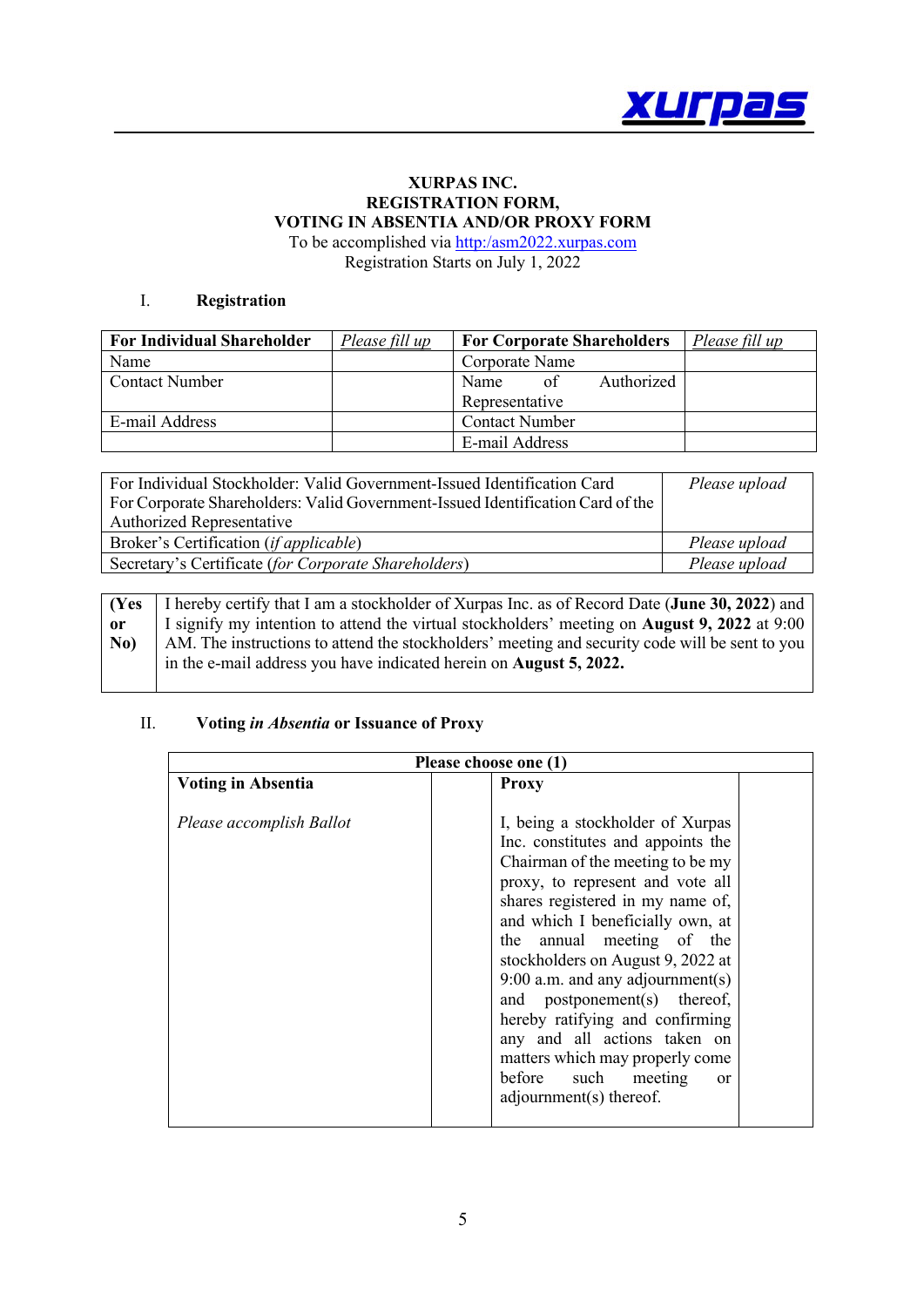

# III. **Ballot**

 $\overline{\phantom{a}}$ 

|    | <b>Matters for Approval</b>                        | For | <b>Against</b> | <b>Abstain</b> |
|----|----------------------------------------------------|-----|----------------|----------------|
| 1. | Approval of Minutes of Previous Meeting held on    |     |                |                |
|    | August 11, 2021                                    |     |                |                |
| 2. | Annual Report and Approval of the 2021 Audited     |     |                |                |
|    | <b>Financial Statements</b>                        |     |                |                |
| 3. | Amendment of By-Laws                               |     |                |                |
| 4. | Election of Directors and Independent Directors    |     |                |                |
|    | Jonathan Gerard A. Gurango                         |     |                |                |
|    | Alexander D. Corpuz.                               |     |                |                |
|    | Fernando Jude F. Garcia                            |     |                |                |
|    | Wilfredo O. Racaza                                 |     |                |                |
|    | Atty. Mercedita S. Nolledo<br>$\bullet$            |     |                |                |
|    | Bartolome S. Silayan, Jr., Independent<br>٠        |     |                |                |
|    | Imelda C. Tiongson, Independent                    |     |                |                |
| 5. | Appointment of External Auditor                    |     |                |                |
|    | Sycip Gorres Velayo & Co.                          |     |                |                |
| 6. | Ratification of previous acts of the Directors and |     |                |                |
|    | Management                                         |     |                |                |

# **Other Terms and Conditions**

| (You will not be able to proceed with the submission if any item is left blank)                                                     |                       |                        |  |
|-------------------------------------------------------------------------------------------------------------------------------------|-----------------------|------------------------|--|
| I hereby certify that the number of votes covered by this Ballot shall be in accordance with                                        |                       |                        |  |
| the total number of Xurpas Inc. registered in my name as of record date.                                                            |                       |                        |  |
| In case of an account with joint owners, or an account in an <i>and/or capacity</i> , I hereby certify                              |                       |                        |  |
| that I have secured the consent of all other owners in the submission of this Ballot.                                               |                       |                        |  |
| In case of a corporate shareholder, I hereby certify that I am an authorized representative                                         |                       |                        |  |
| of the corporation and I am duly authorized to submit this Proxy.                                                                   |                       |                        |  |
| If my shares are lodged with PDTC or registered under the name of a broker, bank or other                                           |                       |                        |  |
| fiduciary, I hereby authorize Xurpas Inc. or any of its duly authorized representative to                                           |                       |                        |  |
| request and secure the necessary certification from PDTC or my broker on the number of                                              |                       |                        |  |
| shares which are registered in my name as of record date and issue the said certification in                                        |                       |                        |  |
| accordance with this Form.                                                                                                          |                       |                        |  |
| I further hereby certify that my Xurpas Inc. shares are lodged with the following brokers:                                          |                       |                        |  |
| <b>Name of Broker</b>                                                                                                               | <b>Contact Person</b> | <b>Contact Details</b> |  |
|                                                                                                                                     |                       |                        |  |
|                                                                                                                                     |                       |                        |  |
|                                                                                                                                     |                       |                        |  |
|                                                                                                                                     |                       |                        |  |
| Stockholder's data will be collected, stored, processed and used exclusively for the                                                |                       |                        |  |
| purposes of electronic registration, voting in absentia and/or submission of Proxy for the                                          |                       |                        |  |
| Electronic Stockholders' Meeting of Xurpas Inc. In order to meet privacy obligations under                                          |                       |                        |  |
| the Data Privacy Act of 2012, Stockholder's registrations will be stored in accordance with                                         |                       |                        |  |
| the statutory retention periods. Detailed information of Xurpas Inc.'s Data Privacy Policy<br>is provided in http://www.xurpas.com. |                       |                        |  |
|                                                                                                                                     |                       |                        |  |

Xurpas Inc. reserves the right to request a hard copy of the Registration Form with physical signatures from the stockholder, if necessary.